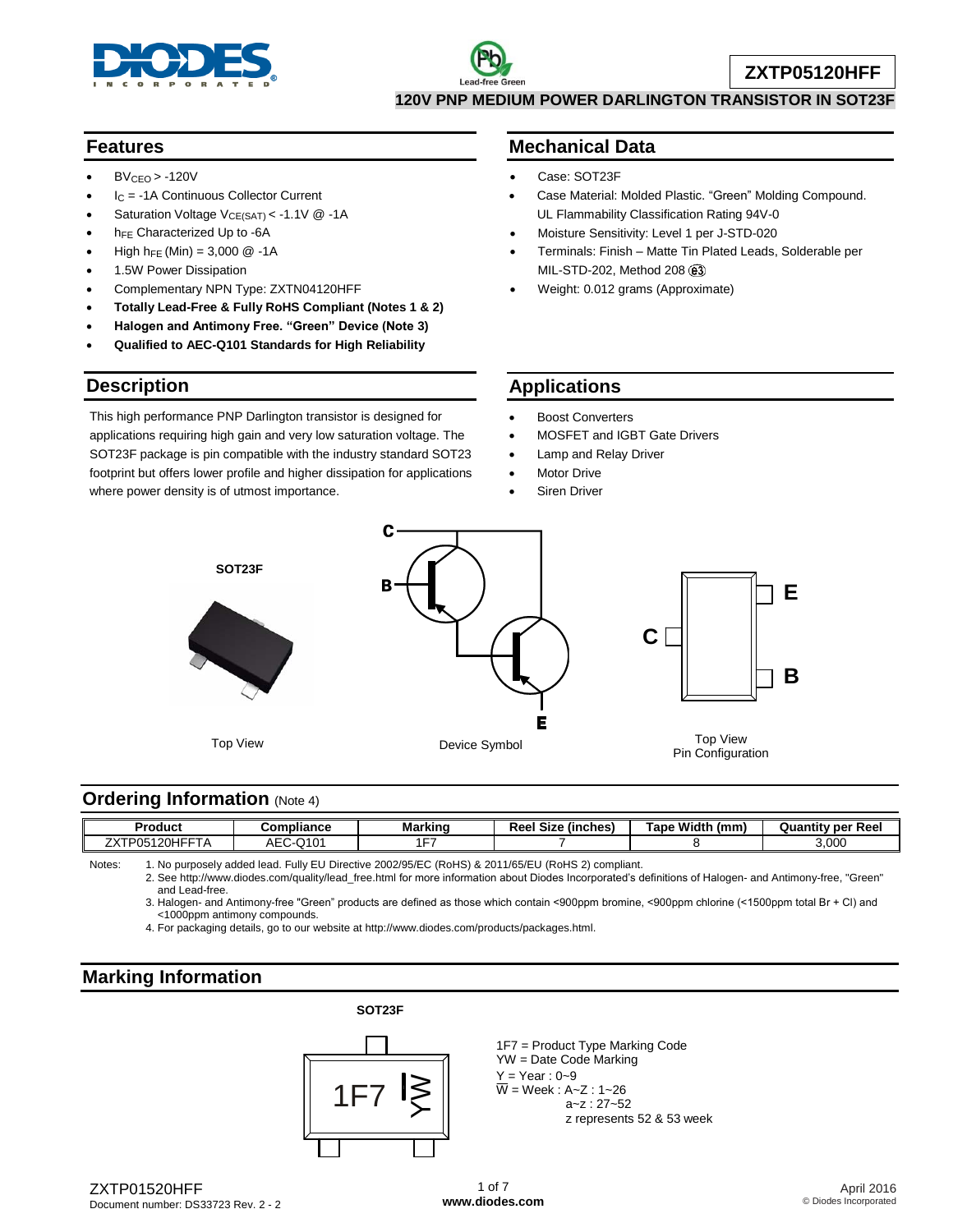

# **Absolute Maximum Ratings** (@T<sub>A</sub> = +25°C, unless otherwise specified.)

| <b>Characteristic</b>        | Symbol                 | Value  | Unit |
|------------------------------|------------------------|--------|------|
| Collector-Base Voltage       | <b>V<sub>CВО</sub></b> | $-140$ |      |
| Collector-Emitter Voltage    | <b>V<sub>CEO</sub></b> | $-120$ |      |
| <b>Emitter-Base Voltage</b>  | <b>VEBO</b>            | -10    |      |
| Continuous Collector Current |                        |        |      |
| Peak Pulse Current           | <b>ICM</b>             |        |      |
| <b>Base Current</b>          |                        | -0.5   |      |

### **Thermal Characteristics** (@TA = +25°C, unless otherwise specified.)

| <b>Characteristic</b>                             | Symbol               | Value           | Unit          |               |  |
|---------------------------------------------------|----------------------|-----------------|---------------|---------------|--|
|                                                   | (Note 5)             |                 | 0.84<br>6.72  |               |  |
| Power Dissipation                                 | (Note 6)             |                 | 1.34<br>10.72 | W<br>$mW$ /°C |  |
| <b>Linear Derating Factor</b>                     | (Note 7)             | $P_D$           | 1.50<br>12.0  |               |  |
|                                                   | (Note 8)             |                 | 2.0<br>16.0   |               |  |
|                                                   | (Note 5)             |                 | 149           | °C/W          |  |
|                                                   | (Note 6)             | Reja            | 93            |               |  |
| Thermal Resistance, Junction to Ambient           | (Note 7)             |                 | 83            |               |  |
|                                                   | (Note 8)             |                 | 60            |               |  |
| (Note 9)<br>Thermal Resistance, Junction to Leads |                      | $R_{\theta JL}$ | 43.8          | °C/W          |  |
| Operating and Storage Temperature Range           | TJ, T <sub>STG</sub> | $-55$ to $+150$ | °C            |               |  |

### **ESD Ratings** (Note 10)

| <b>Characteristic</b>                      | Symbol        | Value | Unit | <b>JEDEC Class</b> |
|--------------------------------------------|---------------|-------|------|--------------------|
| Electrostatic Discharge - Human Body Model | ESD HBM       | 2,000 |      |                    |
| Electrostatic Discharge - Machine Model    | <b>ESD MM</b> | 200   |      |                    |

Notes: 5. For a device mounted with the exposed collector pad on 15mm x 15mm 1oz copper that is on a single-sided 1.6mm FR4 PCB; device is measured under still air conditions whilst operating in a steady-state.

6. Same as Note 5, except the device is mounted on 25mm x 25mm 2oz copper.

7. Same as Note 5, except the device is mounted on 50mm x 50mm 2oz copper.

8. Same as Note 7, whilst measured at t < 5 seconds.

9. Thermal resistance from junction to solder-point (at the end of the leads).

10. Refer to JEDEC specification JESD22-A114 and JESD22-A115.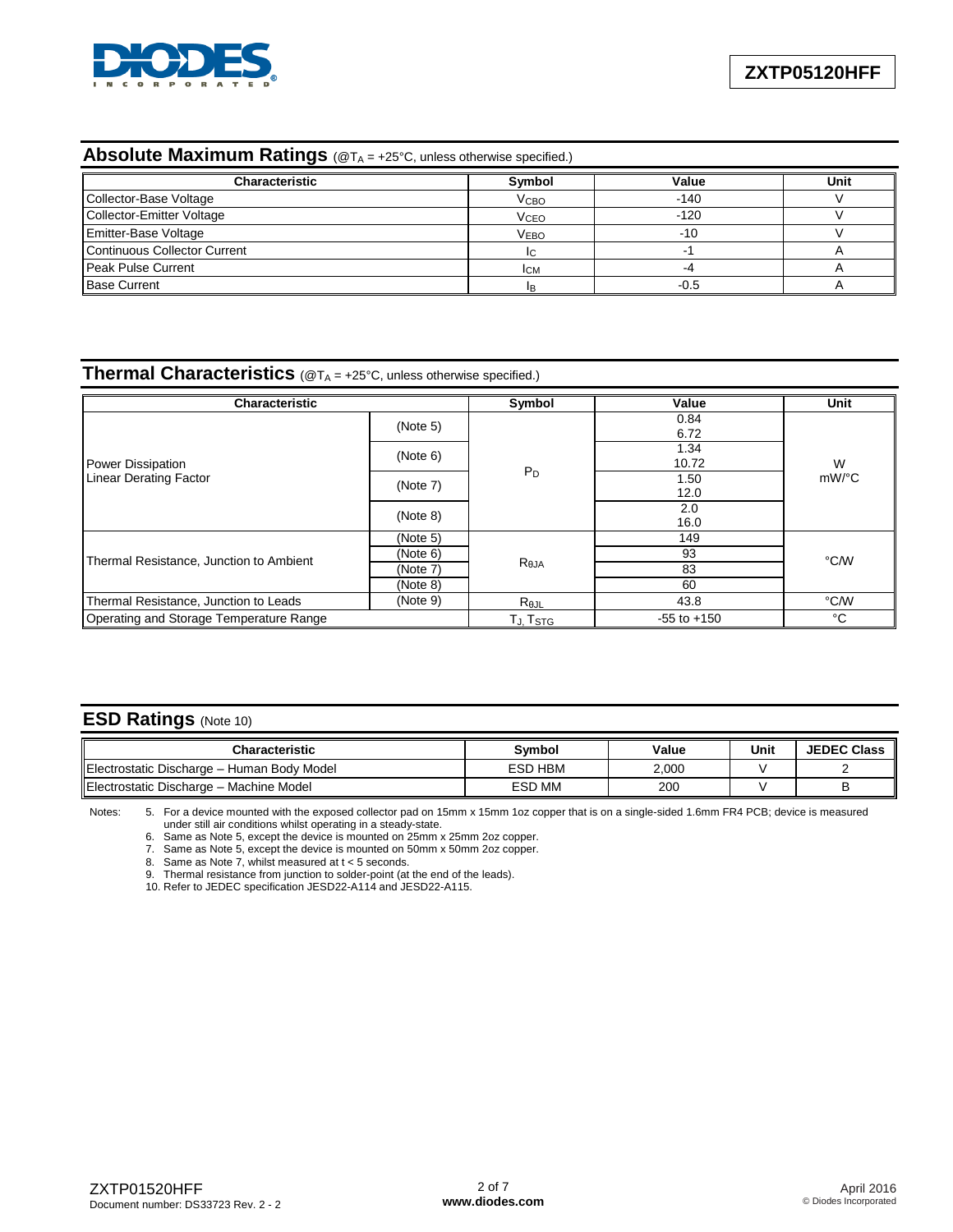

# **Thermal Characteristics and Derating Information**

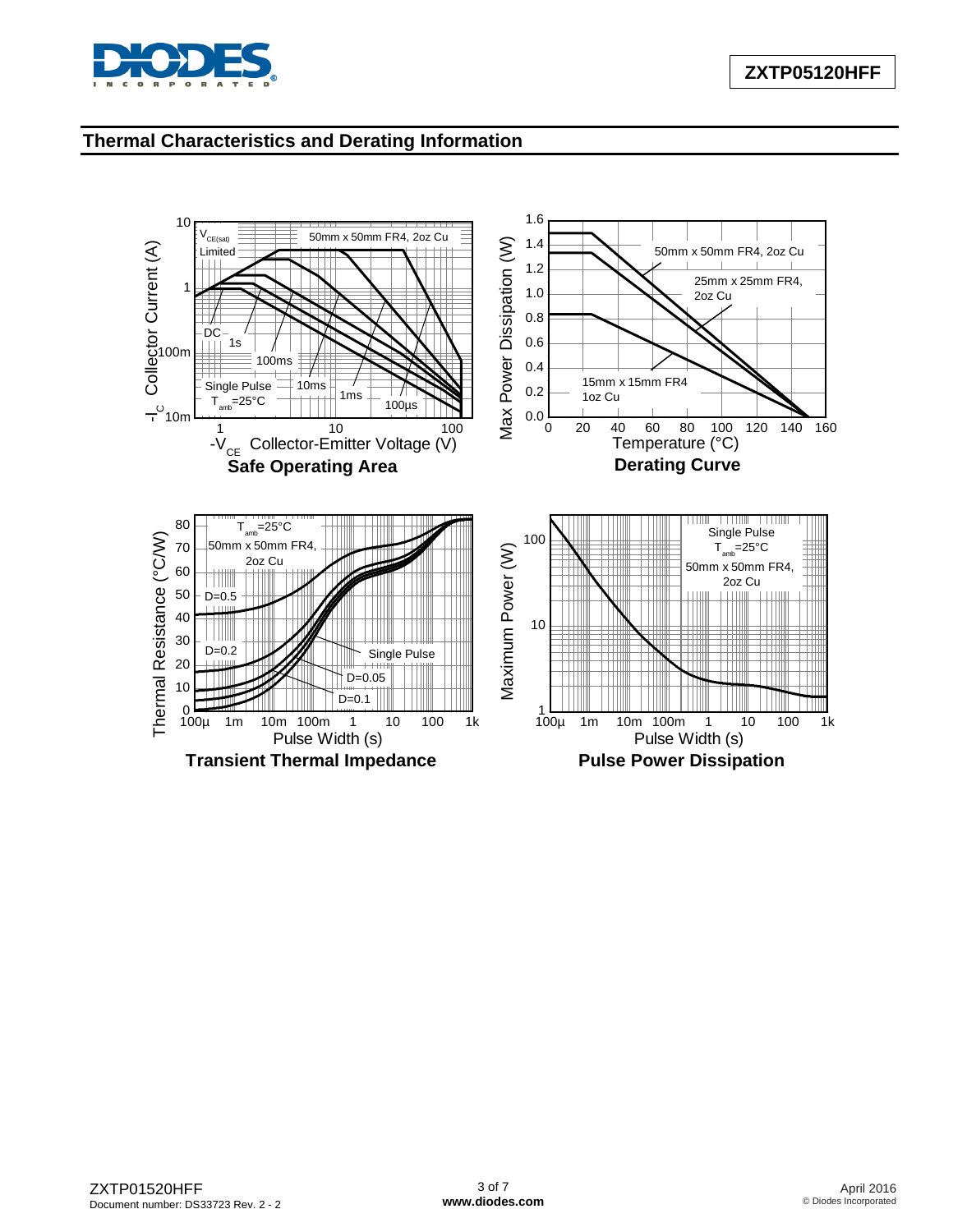

# **Electrical Characteristics** (@T<sub>A</sub> = +25°C, unless otherwise specified.)

| Characteristic                                               | Symbol                  | Min                              | Typ                                 | <b>Max</b>                 | Unit     | <b>Test Condition</b>                                                                                                      |
|--------------------------------------------------------------|-------------------------|----------------------------------|-------------------------------------|----------------------------|----------|----------------------------------------------------------------------------------------------------------------------------|
| OFF CHARACTERISTICS                                          |                         |                                  |                                     |                            |          |                                                                                                                            |
| Collector-Base Breakdown Voltage                             | <b>BV<sub>CBO</sub></b> | $-140$                           | $-170$                              |                            | $\vee$   | $I_C = -100 \mu A$                                                                                                         |
| Collector-Emitter Breakdown Voltage<br>(Base Open) (Note 11) | <b>BV<sub>CEO</sub></b> | $-120$                           | $-140$                              |                            | $\vee$   | $lc = -10mA$                                                                                                               |
| Emitter-Base Breakdown Voltage                               | <b>BVEBO</b>            | $-10$                            | $-16$                               |                            | $\vee$   | $I_F = -100 \mu A$                                                                                                         |
| Collector-Base Cutoff Current                                | <b>I</b> CBO            |                                  | $< -1$                              | $-100$<br>$-10$            | nA<br>μA | $VCB = -120V$<br>$V_{CB} = -120V$ , $T_A = +100^{\circ}C$                                                                  |
| Emitter-Base Cutoff Current                                  | $_{\text{LES}}$         | —                                | $<-0.1$                             | $-10$                      | μA       | $V_{CB} = -120V$                                                                                                           |
| Emitter-Base Cutoff Current                                  | <b>IEBO</b>             |                                  | $< -1$                              | $-100$                     | nA       | $V_{EB} = -5.6V$                                                                                                           |
| <b>ON CHARACTERISTICS (Note 11)</b>                          |                         |                                  |                                     |                            |          |                                                                                                                            |
| <b>Static Forward Current Transfer Ratio</b>                 | $h_{FE}$                | 3,000<br>3,000<br>3,000<br>2,000 | 14,000<br>11,000<br>11,000<br>8,000 | —<br>30,000                |          | $I_C = -50mA, V_{CE} = -5V$<br>$I_C = -500$ mA, $V_{CF} = -5V$<br>$IC = -1A$ , $VCE = -5V$<br>$I_C = -2A$ , $V_{CE} = -5V$ |
| Collector-Emitter Saturation Voltage                         | VCE(SAT)                |                                  | $-0.77$<br>$-0.9$<br>$-1.3$         | $-0.9$<br>$-1.1$<br>$-2.0$ | $\vee$   | $IC$ = -250mA, $IB$ = -0.25mA<br>$IC = -1A$ , $IB = -1mA$<br>$I_C = -2A$ , $I_B = -2mA$                                    |
| <b>Base-Emitter Saturation Voltage</b>                       | V <sub>BE(SAT)</sub>    |                                  | $-1.5$                              | $-1.7$                     | $\vee$   | $I_C = -1A$ , $I_B = -1mA$                                                                                                 |
| Base-Emitter On Voltage                                      | V <sub>BE(ON)</sub>     |                                  | $-1.4$                              | $-1.7$                     | $\vee$   | $I_C = -1A$ , $V_{CE} = -5V$                                                                                               |
| <b>SMALL SIGNAL CHARACTERISTICS</b>                          |                         |                                  |                                     |                            |          |                                                                                                                            |
| <b>Transition Frequency</b>                                  | $f_{\text{T}}$          |                                  | 150                                 | —                          | MHz      | $IC = -100mA$ , $VCE = -10V$ ,<br>$f = 20$ MHz                                                                             |
| Input Capacitance                                            | C <sub>IBO</sub>        |                                  | 67                                  | 90                         | pF       | $V_{EB} = -0.5V$ , f = 1MHz                                                                                                |
| Output Capacitance                                           | C <sub>OBO</sub>        | —                                | 22                                  | 40                         | pF       | $V_{CB} = -1V, f = 1MHz$                                                                                                   |
| Delay Time                                                   | $t_{\text{D}}$          | —                                | 556                                 | —                          | ns       |                                                                                                                            |
| <b>Rise Time</b>                                             | $t_{R}$                 |                                  | 212                                 |                            | ns       | $V_{CC} = -10V$                                                                                                            |
| Storage Time                                                 | $t_{\rm S}$             | —                                | 681                                 | —                          | ns       | $IC = -0.5A$<br>$I_{B1} = I_{B2} = -0.5mA$                                                                                 |
| <b>I</b> Fall Time                                           | tF                      |                                  | 304                                 |                            | ns       |                                                                                                                            |

Note: 11. Measured under pulsed conditions. Pulse width ≤ 300µs. Duty cycle ≤ 2%.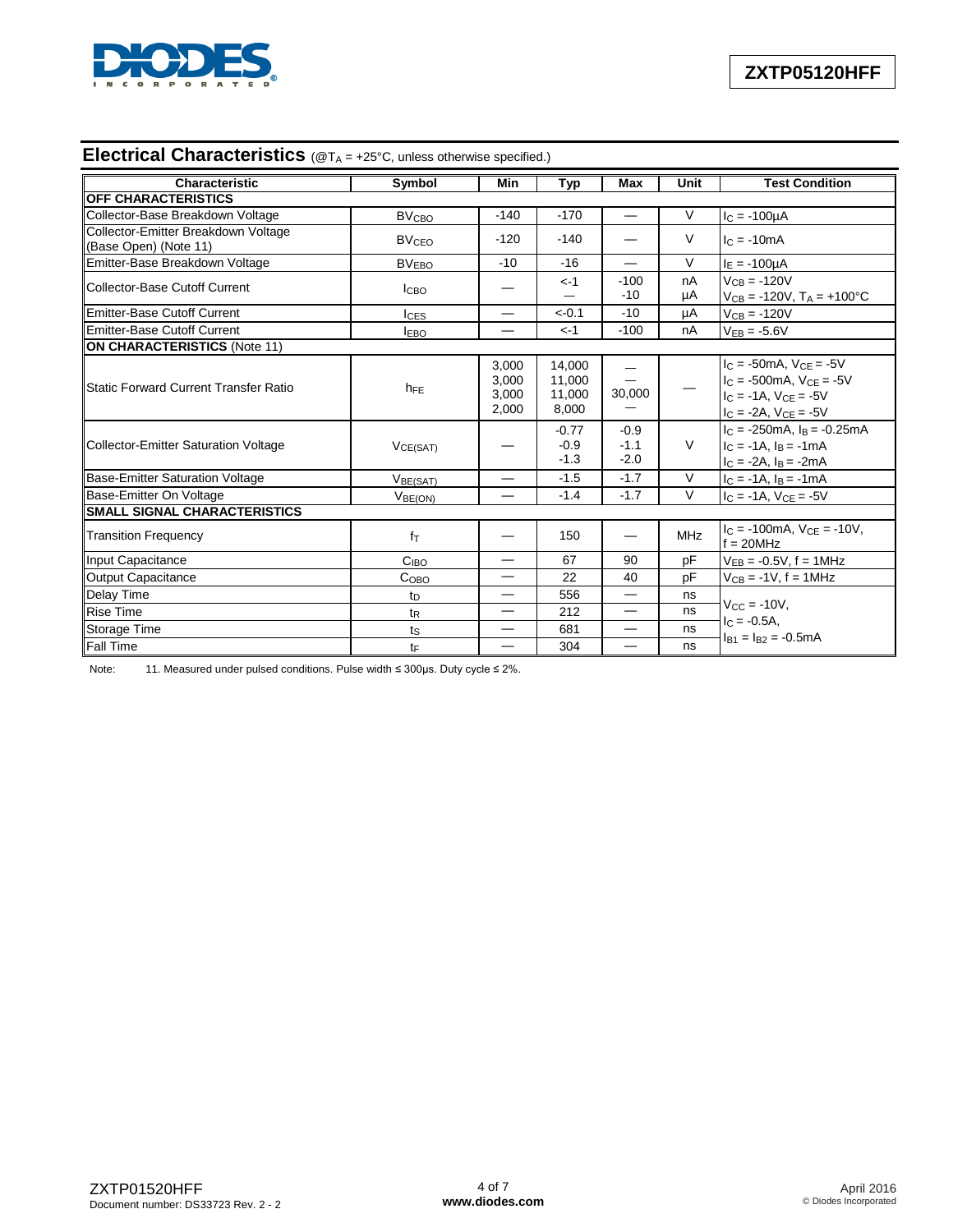

# **Typical Electrical Characteristics** (@TA = +25°C, unless otherwise specified.)

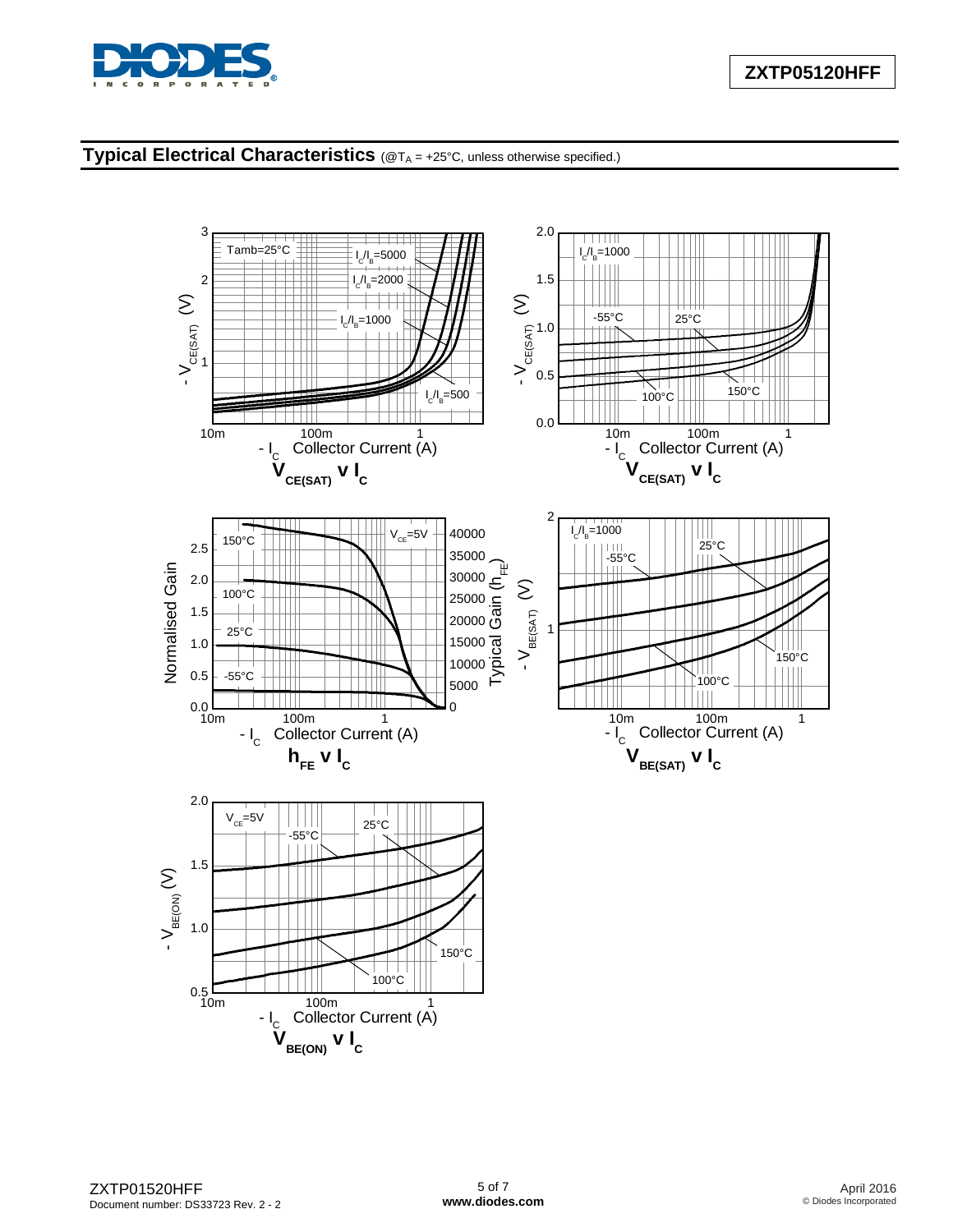

# **Package Outline Dimensions**

Please see <http://www.diodes.com/package-outlines.html> for the latest version.



| SOT <sub>23</sub> F |           |      |      |  |  |
|---------------------|-----------|------|------|--|--|
| Dim                 | Min       | Max  | Typ  |  |  |
| A                   | 0.80      | 1.00 | 0.90 |  |  |
| b                   | 0.35      | 0.50 | 0.44 |  |  |
| c                   | 0.10      | 0.20 | 0.16 |  |  |
| D                   | 2.80      | 3.00 | 2.90 |  |  |
| e                   | 0.95 REF  |      |      |  |  |
| e1                  | 0.190 REF |      |      |  |  |
| Е                   | 2.30      | 2.50 | 2.40 |  |  |
| E <sub>1</sub>      | 1.50      | 1.70 | 1.65 |  |  |
| k                   | 1.20      |      |      |  |  |
| L                   | 0.30      | 0.65 | 0.50 |  |  |
| L1                  | 0.30      | 0.50 | 0.40 |  |  |
| R                   | 0.05      | 0.15 |      |  |  |
| Dimensions in<br>mm |           |      |      |  |  |

# **Suggested Pad Layout**

Please see <http://www.diodes.com/package-outlines.html> for the latest version.



| <b>Dimensions</b> | Value   |
|-------------------|---------|
|                   | (in mm) |
| c                 | 0.95    |
| x                 | 0.80    |
|                   | 1.110   |
|                   | 3.000   |

**SOT23F**

Note: For high voltage applications, the appropriate industry sector guidelines should be considered with regards to creepage and clearance distances between device Terminals and PCB tracking.